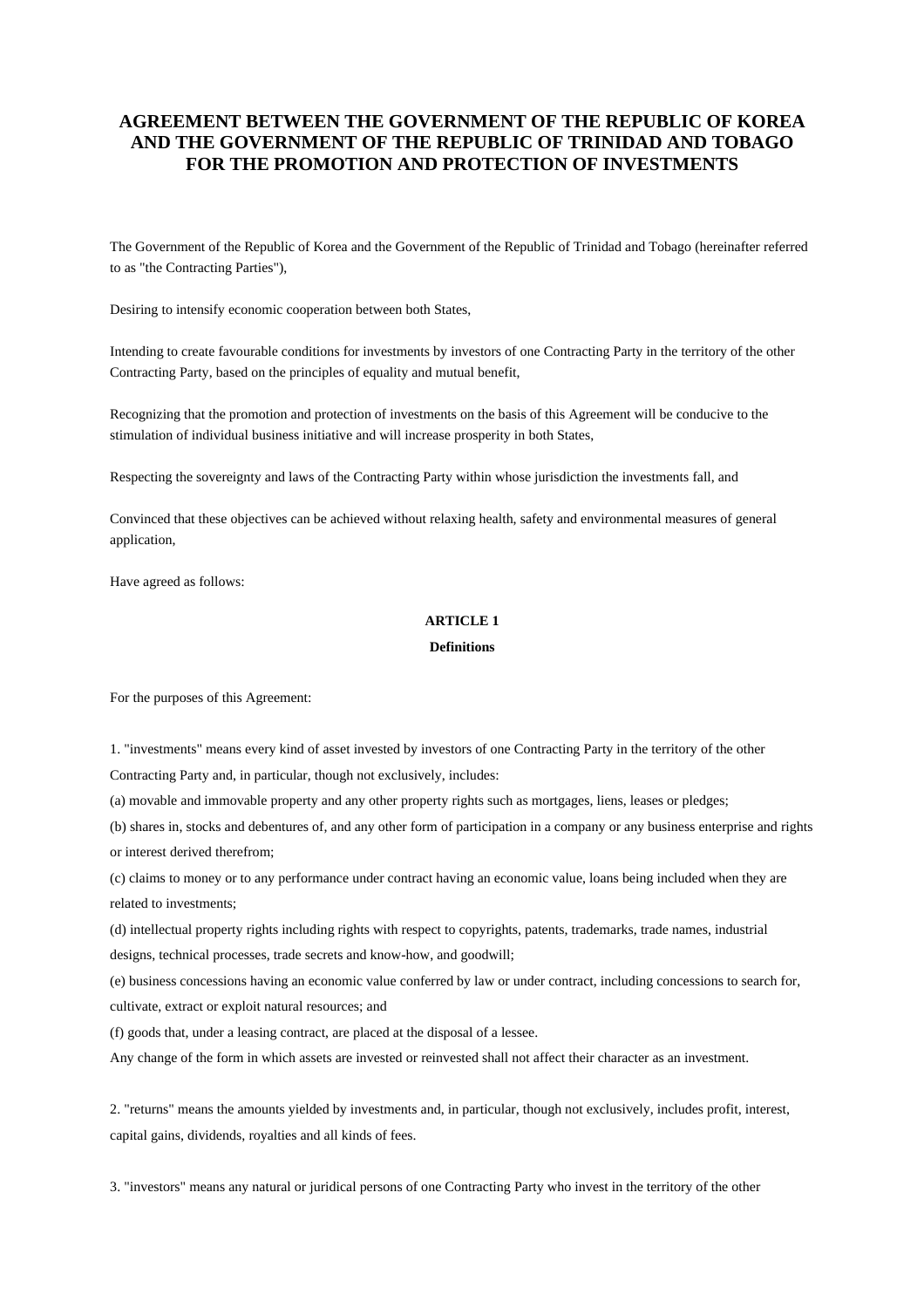## Contracting Party:

(a) the term "natural persons" means natural persons having the nationality of the former Contracting Party in accordance with its laws; and

(b) the term "juridical persons" means any entity such as companies, public institutions, authorities, foundations, partnerships, firms, establishments, organizations, corporations or associations incorporated or constituted in accordance with the laws and regulations of the former Contracting Party.

### 4. "territory" means:

(a) in the case of the Republic of Korea, the territory of the Republic of Korea as well as those maritime areas, including the seabed and subsoil adjacent to the outer limit of the territorial sea over which it exercises, in accordance with international law, sovereign rights or jurisdiction for the purpose of exploration and exploitation of the natural resources of such areas. (b) in the case of the Republic of Trinidad and Tobago, the archipelagic State of Trinidad and Tobago, comprising the several islands of the Republic of Trinidad and Tobago, its archipelagic waters, territorial sea and airspace thereof, together with the adjacent submarine areas of the exclusive economic zone and the continental shelf beyond the territorial sea over which Trinidad and Tobago exercises sovereign rights or jurisdiction in accordance with the laws of Trinidad and Tobago and with international law.

5. "freely convertible currency" means a currency that is widely used to make payments for international transactions and widely exchanged in principal international exchange markets.

# **ARTICLE 2**

#### **Promotion and Protection of Investments**

1. Each Contracting Party shall encourage and create favourable conditions for investors of the other Contracting Party to make investments in its territory and shall admit such investments in accordance with its laws and regulations.

2. Investments made by investors of each Contracting Party shall at all times be accorded fair and equitable treatment and shall enjoy full protection and security in the territory of the other Contracting Party.

3. Neither Contracting Party shall in any way impair by arbitrary, unreasonable or discriminatory measures the operation, management, maintenance, use, enjoyment or disposal of investments in its territory by investors of the other Contracting Party.

4. Returns from investments and in the event of their re-investment, the returns therefrom shall enjoy the same protection as the investments.

### **ARTICLE 3**

#### **Treatment of Investments**

1. Each Contracting Party shall in its territory accord to investments and returns of investors of the other Contracting Party treatment no less favourable than that which it accords to investments and returns of its own investors, or to investments and returns of investors of any third State, whichever is more favourable to investors.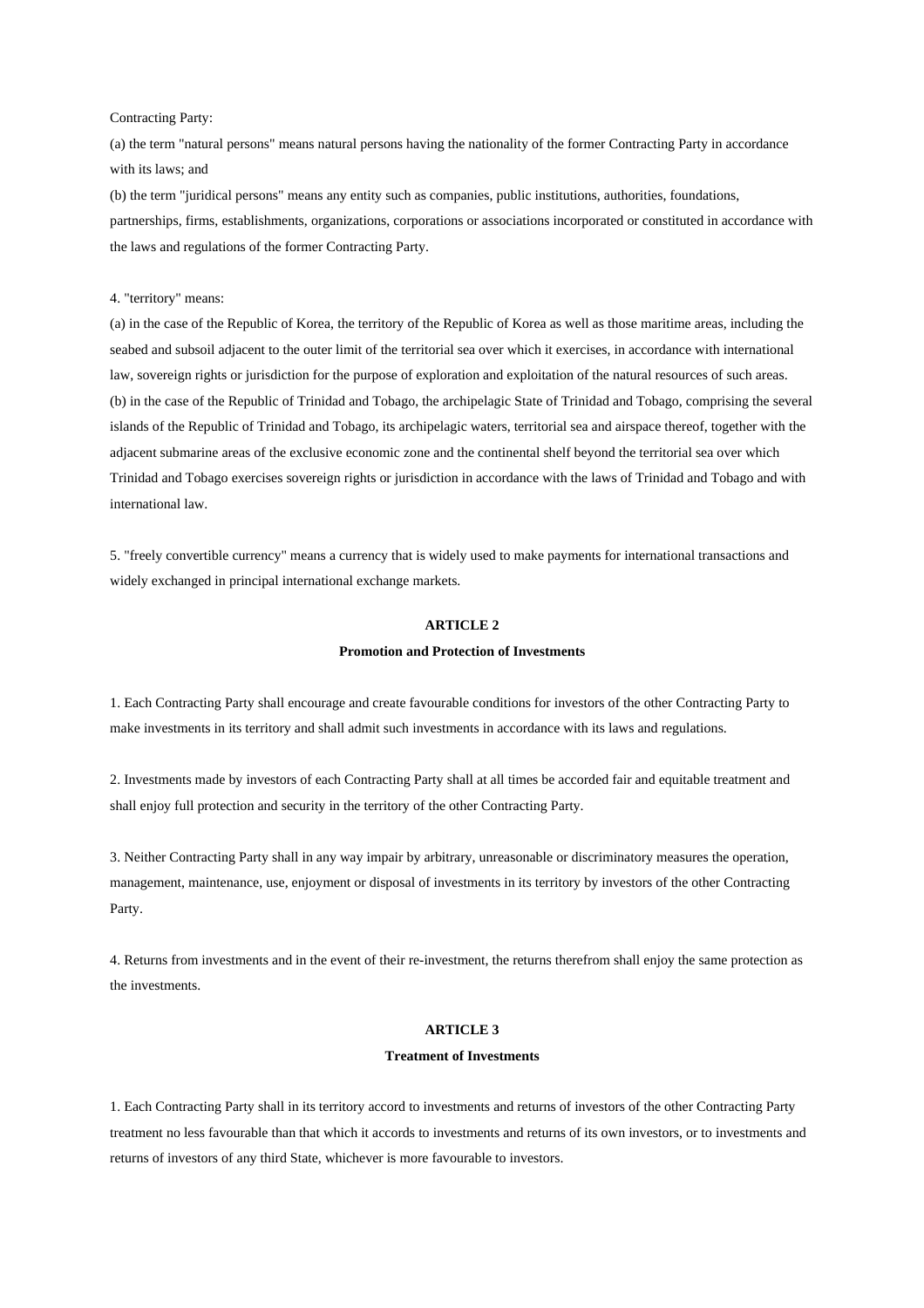2. Each Contracting Party shall in its territory accord to investors of the other Contracting Party as regards management, maintenance, use, enjoyment or disposal of their investments, treatment no less favourable than that which it accords to its own investors, or to investors of any third State, whichever is more favourable to investors.

3. The provisions of paragraphs 1 and 2 of this Article shall not be construed so as to oblige one Contracting Party to extend to the investors of the other Contracting Party the benefit of any treatment, preference or privilege resulting from any double taxation agreement or other international agreement regarding matters of taxation.

4. Such treatment shall not relate to privileges which either Contracting Party accords to investors of third States on account of its present or future membership of, or association with a customs or economic union, a common market or a free trade area or similar international agreement.

# **ARTICLE 4**

## **Compensation for Losses**

1. Investors of one Contracting Party whose investments suffer losses owing to war or other armed conflict, a state of national emergency, revolt, insurrection, riot or other similar situations in the territory of the other Contracting Party, shall be accorded by the latter Contracting Party treatment, as regards restitution, indemnification, compensation or other forms of settlement, no less favourable than that which the latter Contracting Party accords to its own investors or to investors of any third State. Resulting payments shall be freely transferable without undue delay.

2. Without prejudice to paragraph 1 of this Article, investors of one Contracting Party who, in any of the situations referred to in that paragraph, suffer losses in the territory of the other Contracting Party resulting from:

(a) requisitioning of their property by its forces or authorities; or

(b) destruction of their property by its forces or authorities which was not caused in combat action or was not required by the necessity of the situation, shall be accorded restitution or adequate compensation no less favourable than that which would be accorded under the same circumstances to an investor of the other Contracting Party or to an investor of any third State. Resulting payments shall be freely transferable without undue delay.

# **ARTICLE 5**

## **Expropriation**

1. Investments of investors of one Contracting Party shall not be nationalized, expropriated or otherwise subjected to any other measures having effect equivalent to nationalization or expropriation (hereinafter referred to as "expropriation") in the territory of the other Contracting Party except for public purpose and against prompt, adequate and effective compensation. The expropriation shall be carried out on a non-discriminatory basis in accordance with the procedures stipulated in the law of the latter Contracting Party and under due process of law.

2. Such compensation shall amount to the fair market value of the expropriated investments immediately before expropriation was taken or before impending expropriation became public knowledge, whichever is the earlier, shall include interest at the applicable commercial rate from the date of expropriation until the date of payment, and shall be made without undue delay,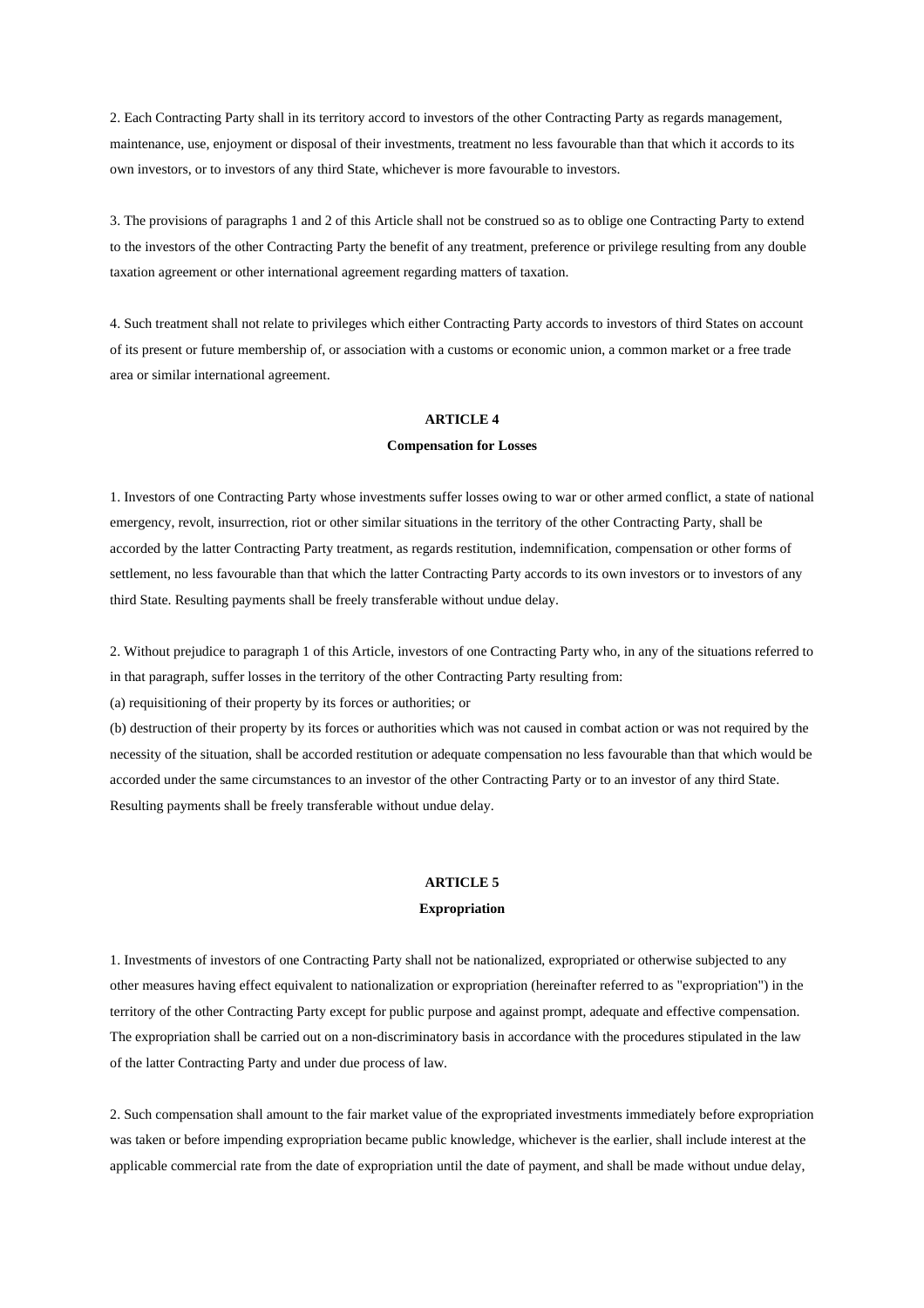be effectively realizable, and be freely transferable. In both expropriation and compensation, treatment no less favourable than that which the Contracting Party accords to its own investors or to investors of any third State shall be accorded.

3. Investors of one Contracting Party affected by expropriation shall have a right, under the law of the other Contracting Party making the expropriation, to prompt review by a judicial or other independent authority of the that other Contracting Party, of their case and of the valuation of their investments in accordance with the principles set out in this Article.

4. Where a Contracting Party expropriates the assets of a company which is incorporated or constituted under its laws and regulations, and in which investors of the other Contracting Party own shares, debentures or other forms of participation, the provision of this Article shall be applied.

## **ARTICLE 6**

# **Transfers**

1. Each Contracting Party shall permit all transfers relating to investments and returns to be made freely into and out of its territory. Such transfers shall include, in particular, though not exclusively:

(a) net profit, capital gains, dividends, interest, royalties, fees and any other current income accruing from investments;

(b) proceeds accruing from the sale or the total or partial liquidation of investments;

(c) funds in repayment of loans related to investments;

(d) earnings of nationals of the other Contracting Party who are allowed to work in connection with investments in the territory of each Contracting Party;

(e) additional funds necessary for the maintenance or development of the existing investments;

(f) amounts spent for the management of the investments in the territory of the other Contracting Party or a third State; and (g) compensation pursuant to Articles 4 and 5.

2. All transfers under this Agreement shall be made in a freely convertible currency, without undue restriction and delay, at the market exchange rate which is effective for the current transactions or determined in accordance with the official rate of exchange in force on the date of transfers.

3. Notwithstanding paragraphs 1 and 2, a Contracting Party may prevent a transfer through the equitable, non-discriminatory and good faith application of laws relating to:

(a) bankruptcy, insolvency or other legal proceedings to protect the protection of the rights of creditors;

(b) issuing, trading or dealing in securities;

(c) criminal or administrative violations;

(d) reports of transfers of currency or other monetary instruments; or

(e) ensuring the satisfaction of judgements in adjudicatory proceedings.

## **ARTICLE 7**

## **Subrogation**

1. If a Contracting Party or its designated agency makes a payment to its own investors under an indemnity given in respect of investments, the other Contracting Party shall recognize:

(a) the assignment, whether under the law or pursuant to a legal transaction in that State, of any rights or claims from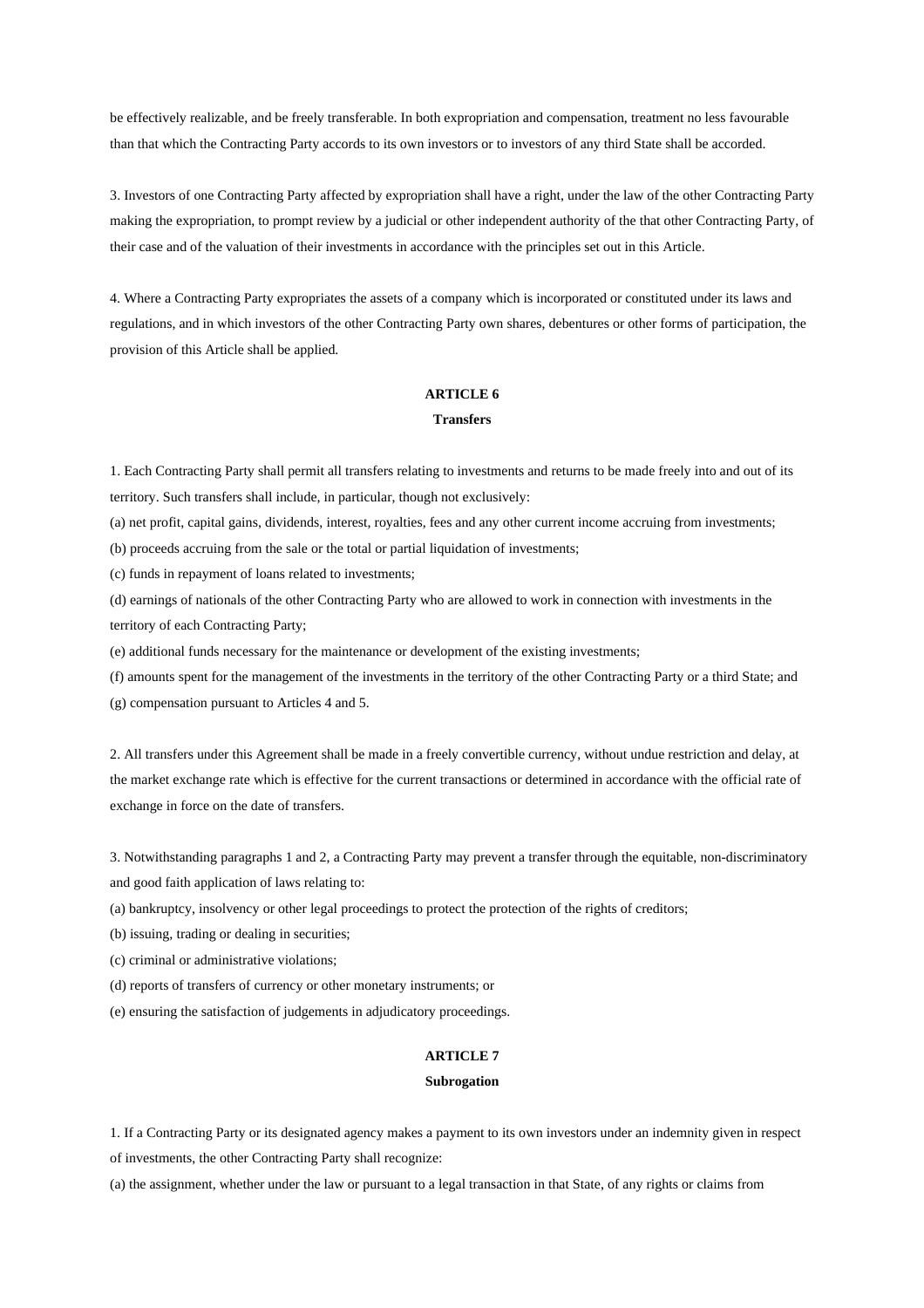investors to the former Contracting Party or its designated agency, and

(b) that the former Contracting Party or its designated agency is entitled by virtue of subrogation to exercise the rights and enforce the claims of those investors.

2. The subrogated rights or claims shall not exceed the original rights or claims of the investors.

# **ARTICLE 8 Settlement of Investment Disputes between a Contracting Party and an Investor of the Other Contracting Party**

1. Any dispute between a Contracting Party and an investor of the other Contracting Party concerning an obligation under this Agreement including expropriation or nationalization of investments shall, as far as possible, be settled by the parties to the dispute in an amicable way, in particular, through consultation and negotiation.

2. The local remedies under the laws and regulations of one Contracting Party in the territory of which the investment has been made shall be available for investors of the other Contracting Party on the basis of treatment no less favourable than that which would be accorded to investments of its own investors or investors of any third State, whichever is more favourable to investors.

3. If the dispute cannot be settled within six (6) months from the date on which the dispute has been raised by either party, and if the investor waives the rights to initiate any proceedings under paragraph 2 of this Article with respect to the same dispute, the dispute shall be submitted upon request of the investor of the Contracting Party to:

(a) the International Center for Settlement of Investment Disputes (ICSID) established by the Washington Convention of 18 March 1965 on the Settlement of Investment Disputes between States and Nationals of other States; or

(b) the Court of Arbitration of the International Chamber of Commerce; or

(c) an international arbitrator or ad hoc arbitral tribunal to be appointed by a special agreement or established under the Arbitration Rules of the United Nations Commission on International Trade Law.

4. The investor, notwithstanding that it may have submitted the dispute to a tribunal under paragraph 3 may seek interim injunctive relief, not involving the payment of damages, before the judicial or administrative tribunals of the Contracting Party that is a party to the dispute for the preservation of its rights and interests.

5. Each Contracting Party hereby consents to the submission of a dispute to arbitration in accordance with the procedures set out in this Agreement.

6. The arbitral award made by the tribunal under paragraph 3 of this Article shall be final and binding on the parties to the dispute. Each Contracting Party shall ensure the recognition and enforcement of the award in accordance with its relevant laws and regulations.

### **ARTICLE 9**

#### **Settlement of Disputes between the Contracting Parties**

1. Disputes between the Contracting Parties concerning the interpretation or application of the Agreement shall, if possible,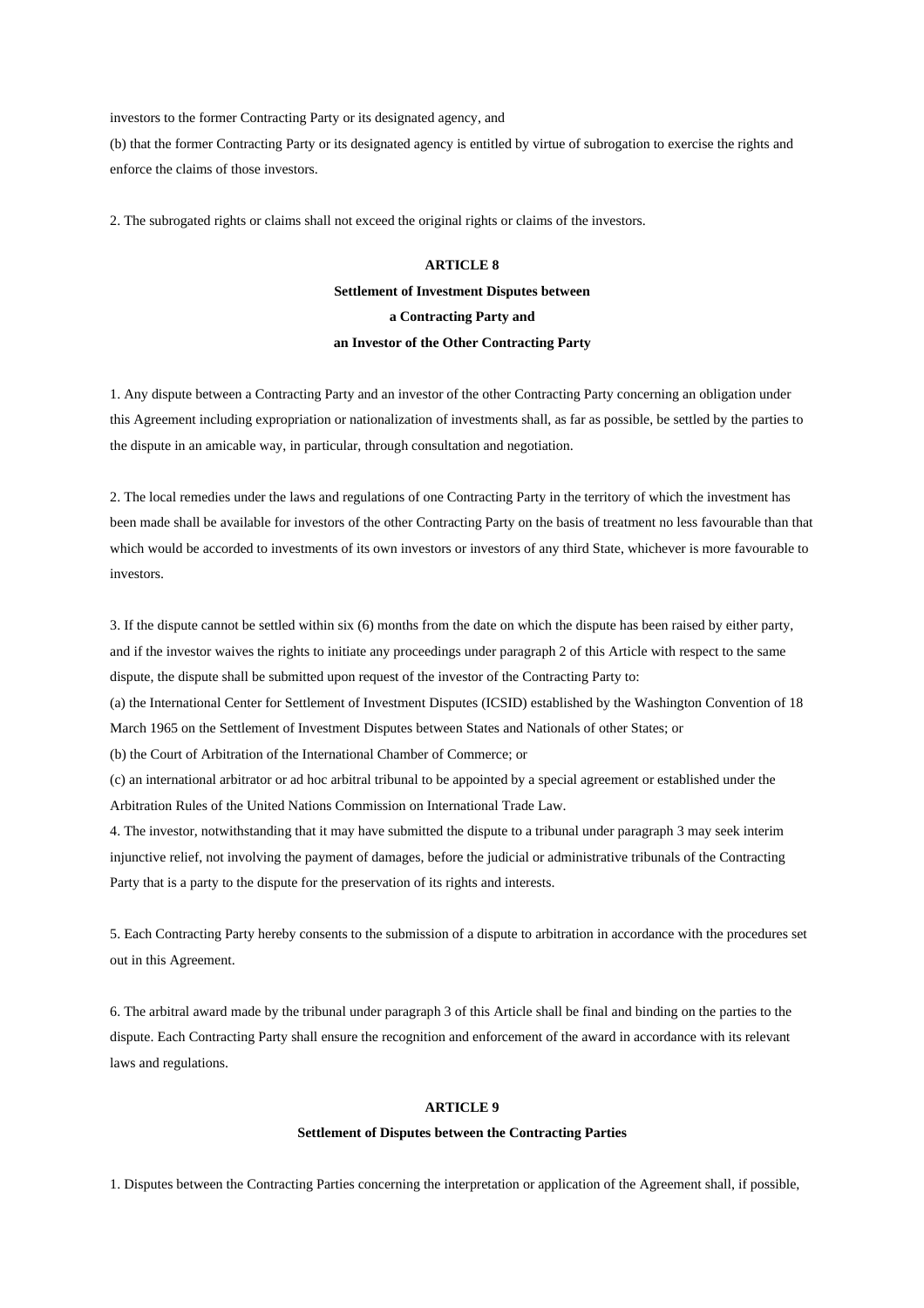be settled through consultation or diplomatic channels.

2. If any dispute cannot be settled within six (6) months, it shall, at the request of either Contracting Party, be submitted to an ad hoc Arbitral Tribunal in accordance with the provisions of this Article.

3. Such an Arbitral Tribunal shall be constituted for each individual case in the following way: Within two (2) months from the date of receipt of the request for arbitration, each Contracting Party shall appoint one member of the Tribunal. These two members shall then select a national of a third State, who on approval of the two Contracting Parties shall be appointed Chairman of the Tribunal. The Chairman shall be appointed within two (2) months from the date of appointment of the other two members.

4. If within the periods specified in paragraph 3 of this Article the necessary appointments have not been made, a request may be made by either Contracting Party to the President of the International Court of Justice to make such appointments. If the President is a national of either Contracting Party or is otherwise prevented from discharging the said function, the Vice-President shall be invited to make the appointments. If the Vice-President is also a national of either Contracting Party or is prevented from discharging the said function, the member of the International Court of Justice next in seniority who is not a national of either Contracting Party shall be invited to make the appointments.

5. The Arbitral Tribunal shall reach its decision by a majority of votes. Such decision shall be binding on both Contracting Parties.

6. Each Contracting Party shall bear the costs of its own arbitrator and its representation in the arbitral proceedings. The costs of the Chairman and the remaining costs shall be borne in equal parts by both Contracting Parties. The Tribunal may, however, in its decision, direct that a higher proportion of costs shall be borne by one of the two Contracting Parties.

7. The Arbitral Tribunal shall determine its own procedure. However, the Contracting Parties may agree that all submissions shall be made and all hearings shall be completed within six (6) months of the date of the selection of the Chairman and that the Tribunal shall render its decision within two (2) months of the date of final submissions or date of closing of the hearings, whichever is later.

# **ARTICLE 10**

# **Application of Other Rules**

1. Where a matter is governed simultaneously both by this Agreement and by another international agreement to which both Contracting Parties are parties, or by general principles of international law, nothing in this Agreement shall prevent either Contracting Party or any of its investors from taking advantage of whichever rules are the more favourable to his case.

2. If the treatment to be accorded by one Contracting Party to investors of the other Contracting Party in accordance with its laws and regulations or other specific provisions or contracts is more favourable than that accorded by this Agreement, the more favourable treatment shall be accorded